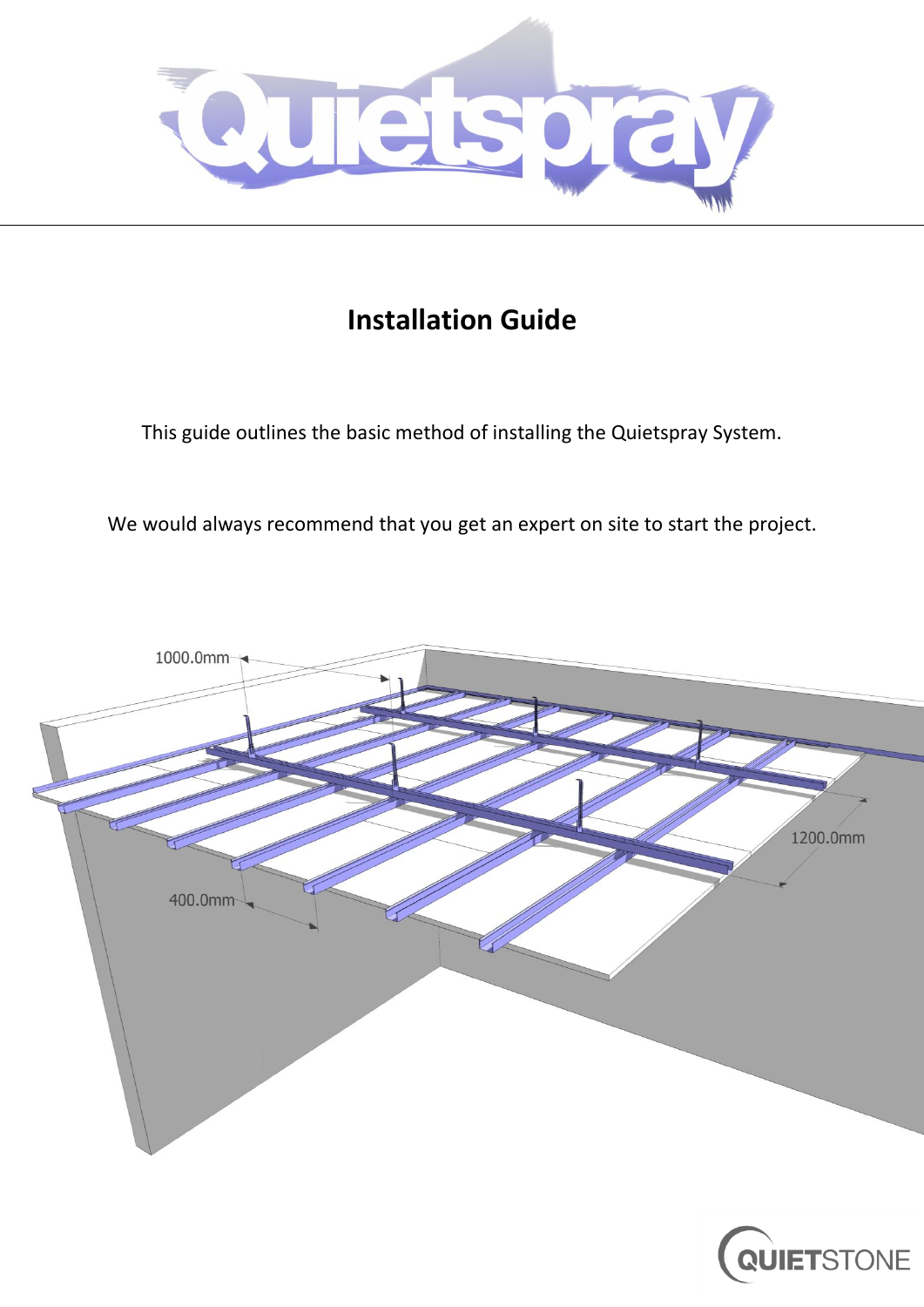# **Fix hangers to the ceiling**

1000mm distance between hangers fixed to the ceiling



# **Waxed tape is adhered to the wall**

The top line should match the bottom level of the lower support beam



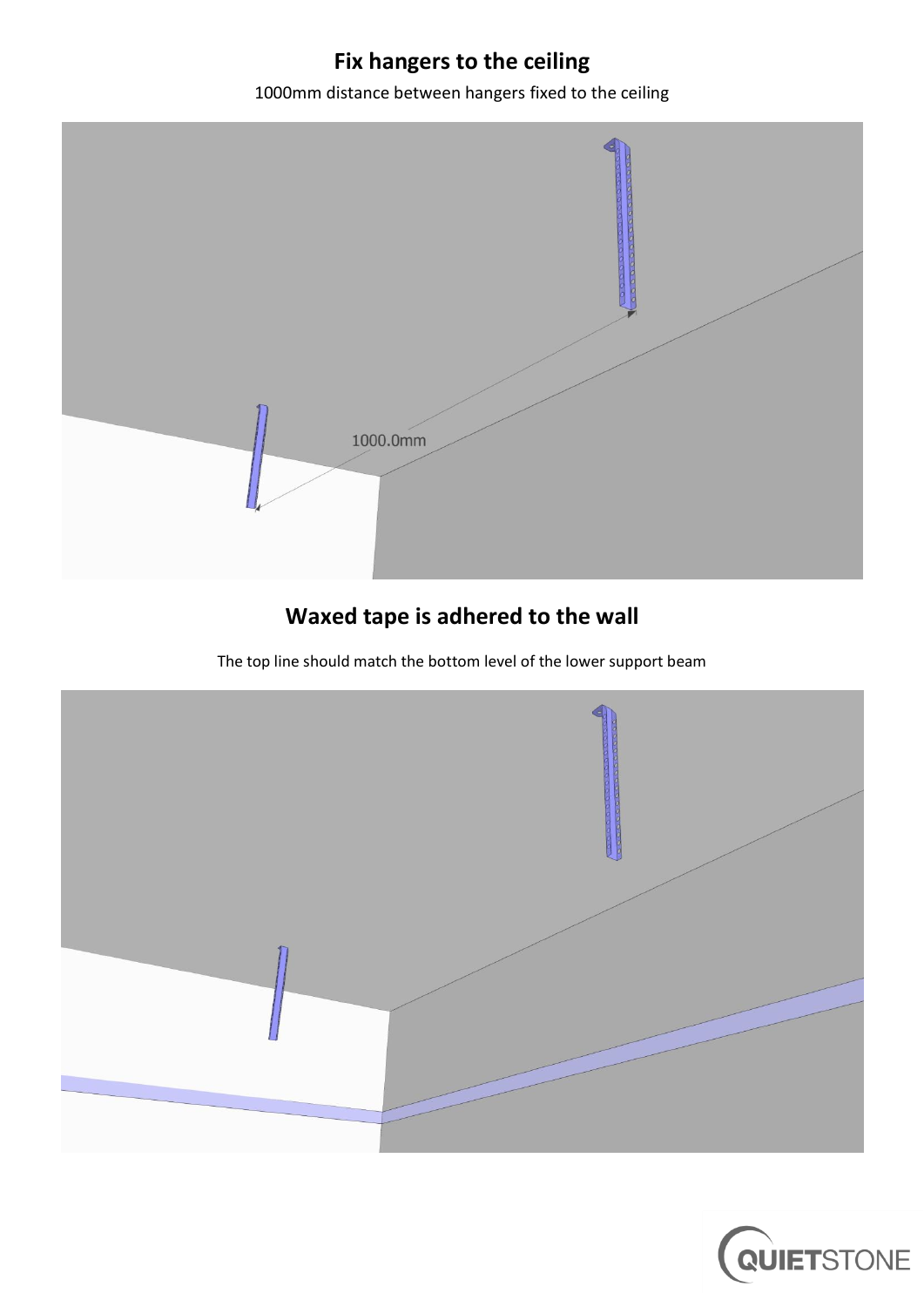# **Edging profile**

Extra care should be taken to install perfectly level. A laser levelling instrument is recommended.



### **Wall closing with profile detail**



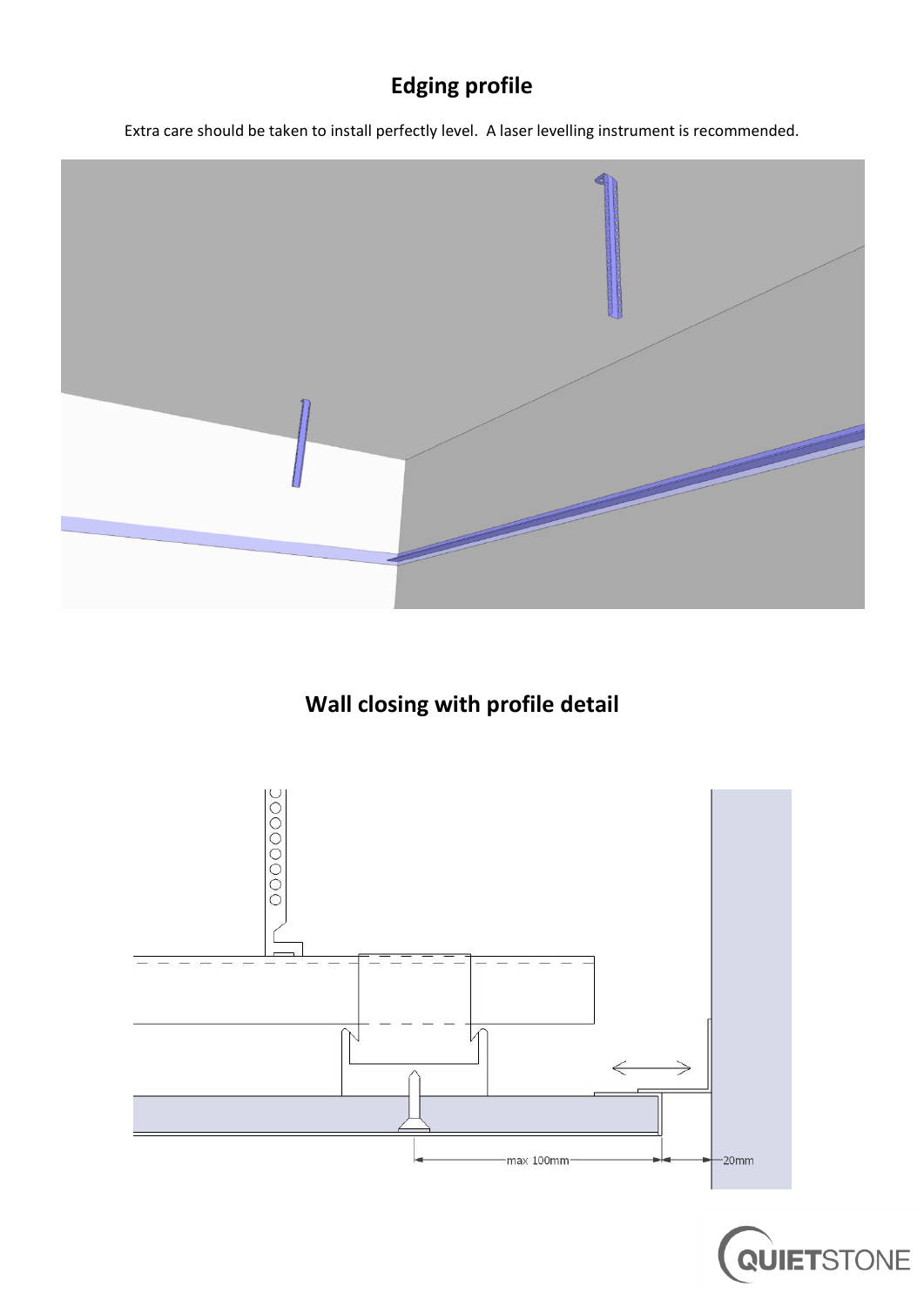#### **Hanger beams fixed**

A laser levelling instrument should again be used to line up with the hangers. Fasten using split pins at 1200mm intervals. Always mount perpendicular to the light source where possible.



#### **Support beams**

Fix the support beams at 400mm intervals. These should be parallel to the light source. Do this using cross connectors a check there is no play. Check whether expansion joints are needed.



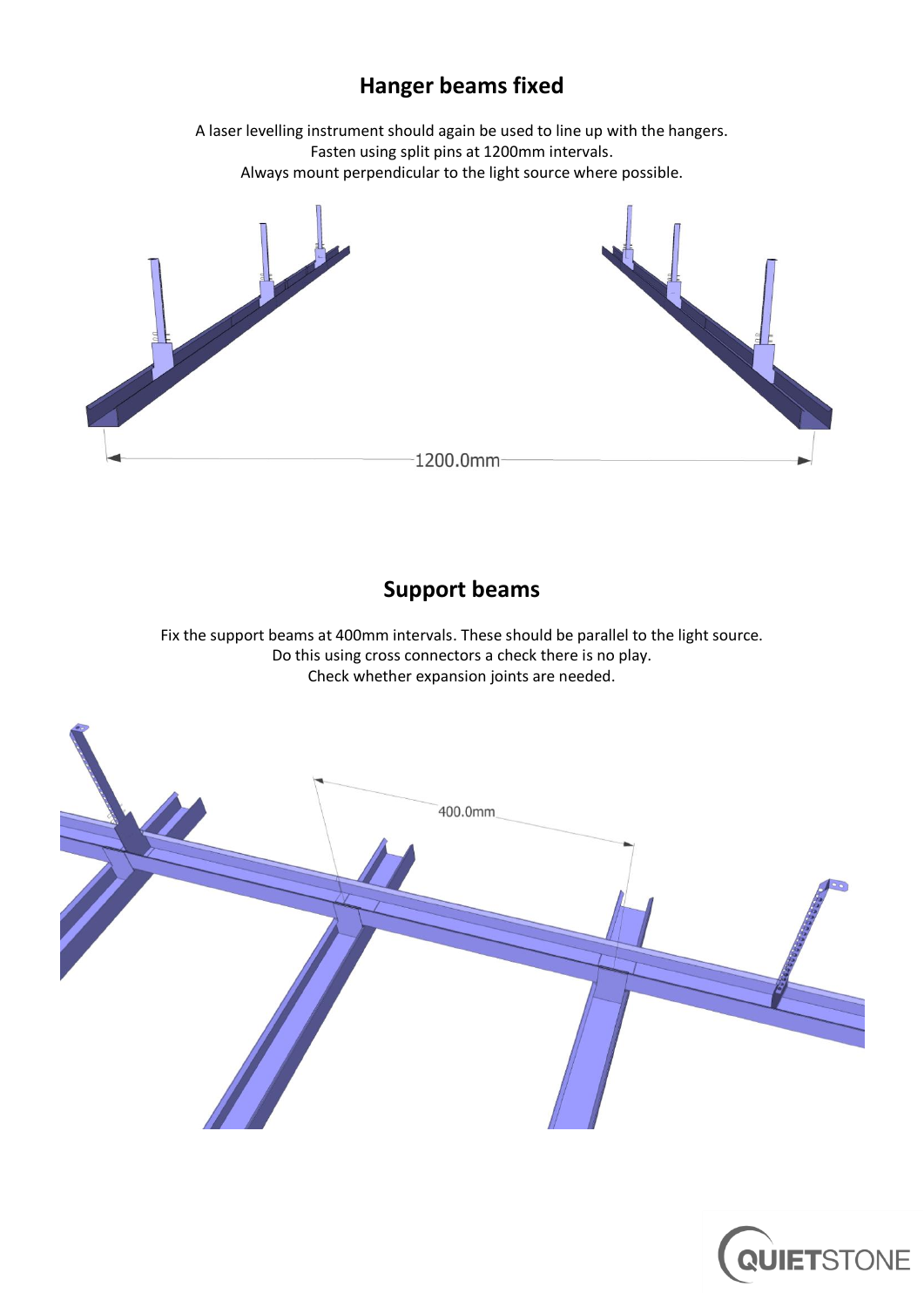#### **Expansion joint detail**

The total jointless surface area should not exceed 200 m². The maximum unbroken width /length is 25m. Therefore the expansion joint pictured above may be needed



#### **Check the subframe**

Use a laser levelling instrument to make any adjustments to the frame. Also check for play and adjust accordingly.



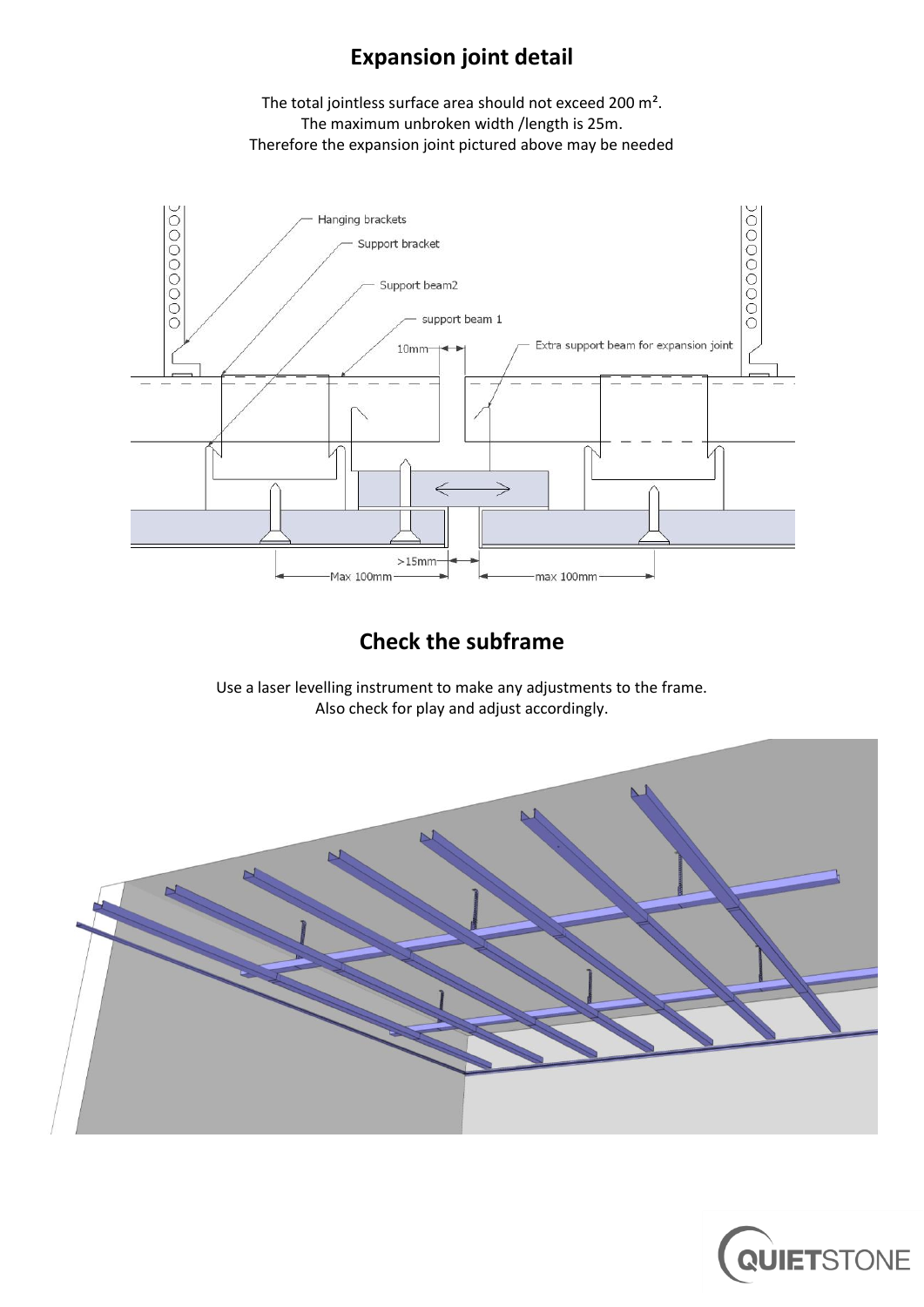# Attach panels



Panels should be attached in a staggered fashion like brickwork. Use salf tapping galvanised or stainless screws to fix, starting in the middle with 200-250mm intervals. The panels are attached lengthways with the supporting beam. Do not screw into the profile edge.



Where panels meet, an adhesive of the manufacturers recommendation should be used along the entire profile of the edge. Any adhesive that seeps out can be sanded level once dry. The same adhesive is used in the mechanical fixing holes and again sanded level.